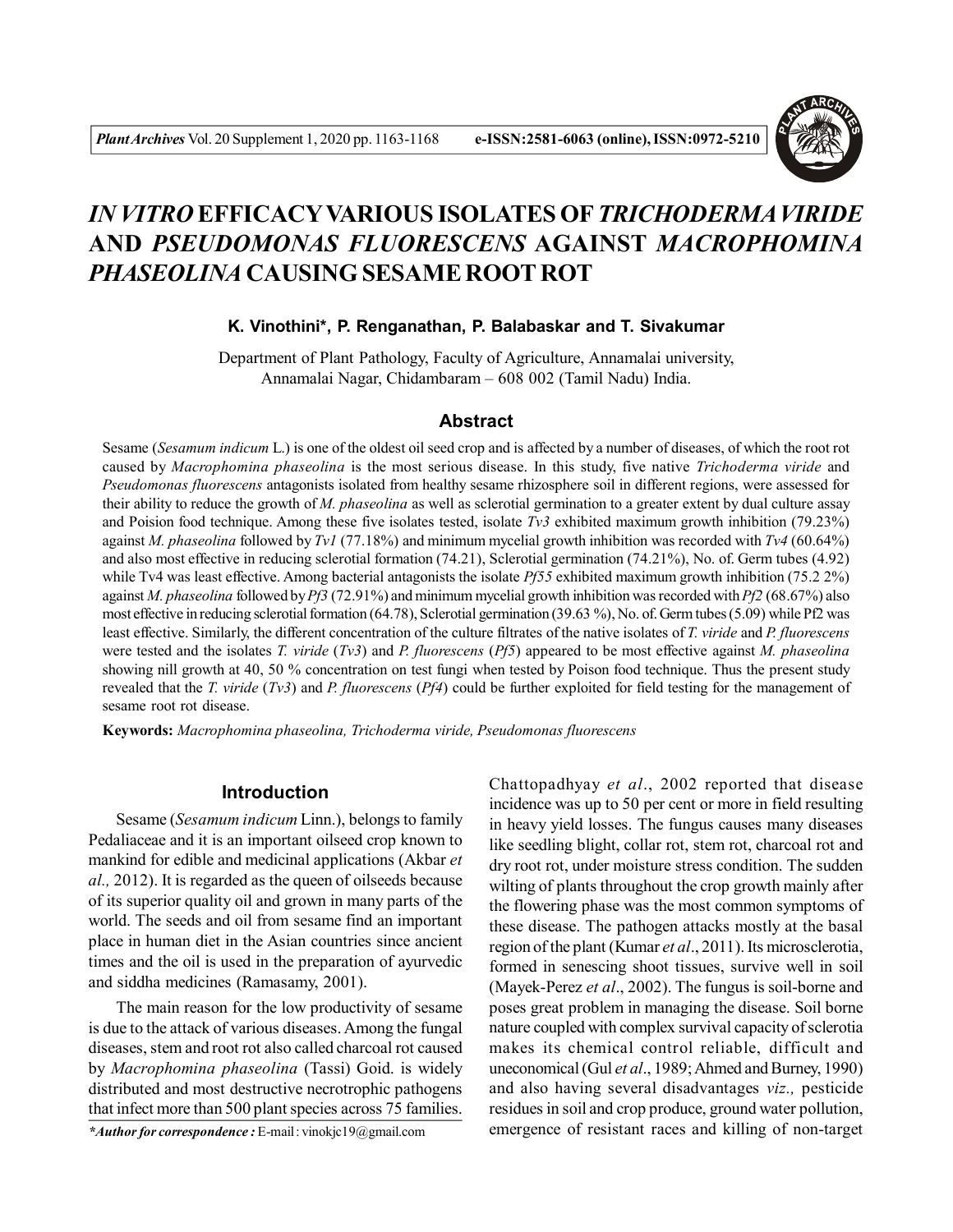beneficial microbes, etc. Hence, biological agents provide an alternative to chemicals in the management of soil borne diseases as they are eco-friendly in nature (Ramesh and Korikanthimath, 2006). The most commonly used biocontrol agents are *Trichoderma* spp. against many soilborne pathogens, nowadays. Recently, *P. fluorescens* is the most importance of Plant growth promoting rhizobacteria (PGPR) in disease management has been realized.

## **Isolation of native antagonists from rhizosphere soil**

### **Trichoderma spp.**

Sesame rhizosphere soil samples collected from five different locations (Eggoor, Maganoorpatti, Pudhuchathiram, Singaraipettai and Karapattu ) were used for the isolation of Fungal and Bacterial isolates by serial dilution plating technique using *Trichoderma* selective medium (TSM) (Elad and Chet, 1983) and King's B medium (King *et al.,* 1954).

A soil suspension was prepared from rhizosphere sample by shaking 1 g of soil sample in 10 ml of sterile distilled water and serial dilutions were made. From the 10 -3 and 10-5 soil dilution 1 ml was transferred into sterile Petri dish under aseptic condition to which 15 ml of sterile TS medium and King's B medium was poured separately, gently rotated for uniform mixing of the soil dilution with the medium and incubated at room temperature (28  $\pm$ 2 <sup>0</sup>C) for 5-7 5ays for fungi and 48 hours for bacteria. These colonies were marked and sub- cultured. The pure cultures of these isolates were obtained by single colony method. and used for further studies

### **Effect of antagonists on mycelial growth (Dual culture technique)**

The antagonistic activity of bio control agents  $(Tv_1$ -Tv<sub>5</sub>; Pf<sub>1</sub>-Pf<sub>5</sub>) against *M. phaseolina* was tested by culture technique (Dennis and Webster, 1971). At one end of the sterile plate dish containing 15 ml sterilized and solidified PDA medium mycelial disc obtained from five days old culture of *T. viride* was placed under aseptic conditions. Similarly at the opposite end approximately 75 mm away from the *Trichoderma* culture disc, a 9 mm culture disc of the pathogen *M. phaseolina* alone at one end of the Petri dish. The plates were incubated at room temperature  $(28+2°C)$  for three days. In case of *P*. *fluorescens* one cm long streak was gently made onto the medium using two days old culture. The radial growth (mm) of the pathogen and the antagonists and the extent of the inhibition zones (mm) developed between the colonies were measured. The effective antagonists and the extent of inhibition zones (mm) developed between the two colonies were measured. The effective antagonists were identified based on the inhibition of the growth of the pathogen. The radial mycelia growth of the pathogen of the pathogen and percent reduction over control was calculated by using the formula (Vincent, 1927).

Percent inhibition (I) = 
$$
\frac{C T}{C} \times 100
$$

Where,

C – Mycelial growth of pathogen in control (mm)

T – Mycelial growth of pathogen in dual plate (mm)

### **Effect of antagonists on sclerotial production, size and germination**

The culture disc (four discs of 9mm size) obtained at the point pathogen and antagonist interacted from the above experiment were used in the estimation of the sclerotial number and size. The culture discs cut from the plates inoculated with *M. phaseolina* alone served as control.

For assessing the effect of antagonists on the sclerotial germination, twenty five sized sclerotia from dual culture plates were picked and placed on a cavity slide containing sterile water. The observations on the germination and the number of germ tubes produced were recorded 24 h. after incubation (Dhingra and Sinclair, 1978).

# **Bioassay of culture filtrate of the antagonist on the mycelial growth of** *M. phaseolina*

#### **Preparation of the culture filtrate of** *T. viride*

The effective *T. viride* and *P. fluorescens* isolates  $(Tv_1 - Tv_5 Pf_1 - Pf_5)$  were inoculated in to the Erlenmeyer flasks containing 50 ml of sterilize potato dextrose broth and King's B broth and kept on a rotary shaker at 100 rpm. The culture filtrated under vacuum through bacteriological filter and thus filtrate thus obtained was used for the studies.

# **Effect of culture filtrates of antagonists on the mycelia growth of** *M. phaseolina*

The culture filtrate of the antagonists  $(Tv_1 - Tv_5; Pf_1 - Tv_6)$  $Pf_5$ ) were separately incorporated into sterilized PDA medium at 10, 20, 30, 40 and 50 percent by adding the calculated quantity of the culture filtrates to the medium by means of a sterile pipette. The PDA medium without the culture filtrate served as control. The amended media were transferred to the sterile Petri dishes separately  $\omega$ 15ml and allowed to solidify. Each plate was inoculated at the centre with five days old (9 mm) PDA culture disc of *M. phaseolina.* Five replication were maintained for each treatment. The diameter of the mycelia growth (mm)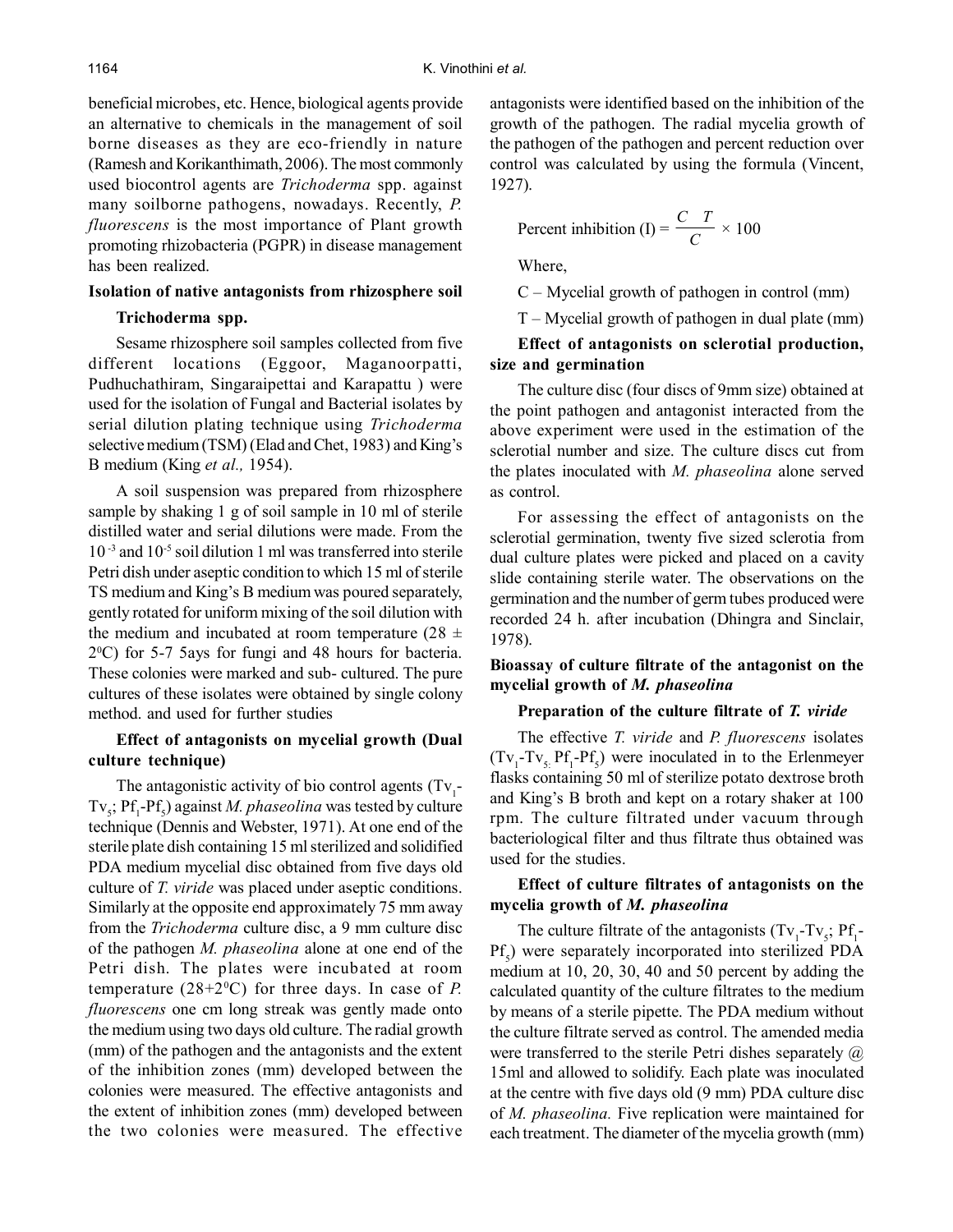of *M. phaseolina* was measured when the mycelia growth fully covered the control plates.

#### **Results and Discussion**

In general all the native *T. viride* and *P. fluorescens* isolates tested  $(Tv_1 - Tv_2; Pf_1 - Pf_5)$  significantly inhibited the mycelial growth of *M. phaseolina* by Dual culture technique (Table 1). However, among the isolates tested, the isolate Tv<sub>3</sub> of *T. viride* collected from Singarapettai and Pf<sub>5</sub> of *P. fluorescens* (Pudhuchathiram) showed maximum inhibition and significantly inhibited the growth of *M. phaseolina* to the tune of 79.23 and 75.22 percent, respectively. The least growth inhibition of the pathogen (60.64 % and 68.67 %) was exhibited by the isolate  $Tv_4$ from Karapattu village and  $Pf_2$  from Eggoor village. The results of the present study correspond with Abdel-lateif and Bakr (2018) stated that all three *Trichoderma* spp. were very effective against *M. phaseolina* in dual culture technique. Similar observations on the in vitro inhibitory effect of *Trichoderma* spp. Against *M. phaseolina* was made by several earlier workers ( Vasebi *et al.,* 2013; Manjunatha *et al.,* 2013). *P. fluorescens* strain effectively inhibited the mycelial growth of *M. phaseolina,* causing dry root rot in blackgram and sesame (Jayashree *et al.,* 2000: Zilli *et al.,* 2018).

Similarliy, all the isolates of *Trichoderma* and *P.*

*fluorescens* si8gnificantly reduced the sclerotial production, their size and germination. The maximum per cent inhibition in the sclerotial production (74.21), size (70.24), germination (42.62) and the number of germ tubes produced by the sclerotium (4.92) was caused by the isolate Tv<sub>3</sub>. Regarding to *P. fluorescens*, the maximum inhibition on the sclerotial production (59.65), size (41.35 per cent reduction), germination (56.37) and the number of germ tubes produced by the sclerotium (5.09) was caused by the isolate  $Pf_5$  (Table 7). The isolate Tv<sub>4</sub> and  $Pf_2$  was proved to be the least effective.

Several workers have reported about the inhibitory effect of *T. viride* and *P. fluorescens* on the number, size and sclerotial germination of *M. phaseolina* (Krishnaveni, 1991; Laha *et al.,* 1996; Rettinasababady and Ramadoss, 2000). Reduction in the production, size and sclerotial germination of *M. phaseolina* by *T. viride* was observed earlier by Aly *et al.,* (2007).

*P. fluorescens* formed inhibition zones and reduced sclerotial formation, sclerotial size, germination and germ tube formation by *M. phaseolina* (Selvarajan and Jeyarajan, 1996). *P. fluorescens* effectively colonized and reduced the germination of sclerotia of *M. phaseolina* and it was believed that they may act as a potential bio-control agent against root rot (Srivastava *et al*., 2001; Manjunatha *et al.,* 2013).

 $\frac{T. \text{virtide}(\text{Tv}_3)}{T. \text{growth} \mid \text{Percent inhib-}}$ *P. fluorescens* **(Pf<sub>5</sub>) S. No. Mycelial growth Percent inhib- Mycelial growth Per cent Inhibition Isolates of** *M. phaseo-* **ition over Isolates of** *M. Phaseo-* **inhibition zone** *lina* **(mm) control** *lina* **(mm) over control (mm)**  $rac{1}{2}$  Tv<sub>1</sub> 20.53 77.18  $\Pr_1$ 27.33 69.63 7.53  $\frac{2}{3}$  Tv<sub>2</sub> 30.56 65.93 Pf 28.19 68.67 6.75  $\begin{array}{c|c}\n3 & Tv_3 \\
\hline\n4 & Tv_4\n\end{array}$ 18.69 79.23  $Pf_3$ 24.38 72.91 9.26  $\begin{array}{c|c}\n4 & Tv_4 \\
\hline\n5 & Tv_4\n\end{array}$ 35.42 60.64 Pf<sub>4</sub><br>23.56 73.82 Pf<sub>4</sub> 26.40 70.66 8.42  $rac{5}{6}$  Tv<sub>5</sub> 23.56 73.82 Pf<sub>5</sub> 22.30 75.22 10.04 6 | Control | 90.00 | — | Control | 90.00 | - | -S. Ed 0.51 | S. Ed 0.13  $CD (p=0.05)$  1.21  $|CD (p=0.05)$  0.28

**Table 1:** Screening of native isolates of *T. viride* (Tv<sub>3</sub>) and *P. fluorescens* (Pf<sub>5</sub>) against *M. phaseolina* by Dual culture Technique.

**Table 2:** Effective of native *T. viride* isolates on number, size and sclerotial germination.

| S.  | <b>Isolates</b> | <b>No. of.</b> | Per cent                 | Sclerotial |           | Per cent Sclerotial ger- |       | Per cent   No. of. Germ tube              | Percent                  |
|-----|-----------------|----------------|--------------------------|------------|-----------|--------------------------|-------|-------------------------------------------|--------------------------|
| No. |                 | Sclerotia      | inhibition               | size(m)    | reduction | $mination(\%)$           |       | inhibition   per Sclerotium <sup>-1</sup> | reduction                |
|     | Tv.             | 94.90          | 44.13                    | 75.11      | 37.50     | 49.46(44.69)             | 45.73 | 7.05                                      | 49.17                    |
| 2   | $Tv_{2}$        | 105.73         | 37.75                    | 88.32      | 26.51     | 64.85(53.63)             | 30.22 | 9.39                                      | 32.29                    |
|     | Tv,             | 74.21          | 56.31                    | 70.24      | 41.55     | 42.62(40.75)             | 54.14 | 4.92                                      | 64.52                    |
| 4   | Tv              | 134.92         | 20.56                    | 102.13     | 15.01     | 68.78(56.03)             | 25.99 | 10.03                                     | 27.68                    |
| 5   | $Tv_{c}$        | 102.02         | 39.93                    | 85.79      | 28.92     | 56.09(48.49)             | 39.64 | 6.85                                      | 50.61                    |
| 6   | Control         | 169.86         | $\overline{\phantom{a}}$ | 120.18     |           | 92.94(74.59)             |       | 13.87                                     | $\overline{\phantom{0}}$ |
|     | S. Ed           | 0.42           |                          | 0.62       |           | 0.45                     |       | 0.12                                      |                          |
|     | $CD (p=0.05)$   | 1.091          |                          | 1.65       |           | 0.99                     |       | 0.28                                      |                          |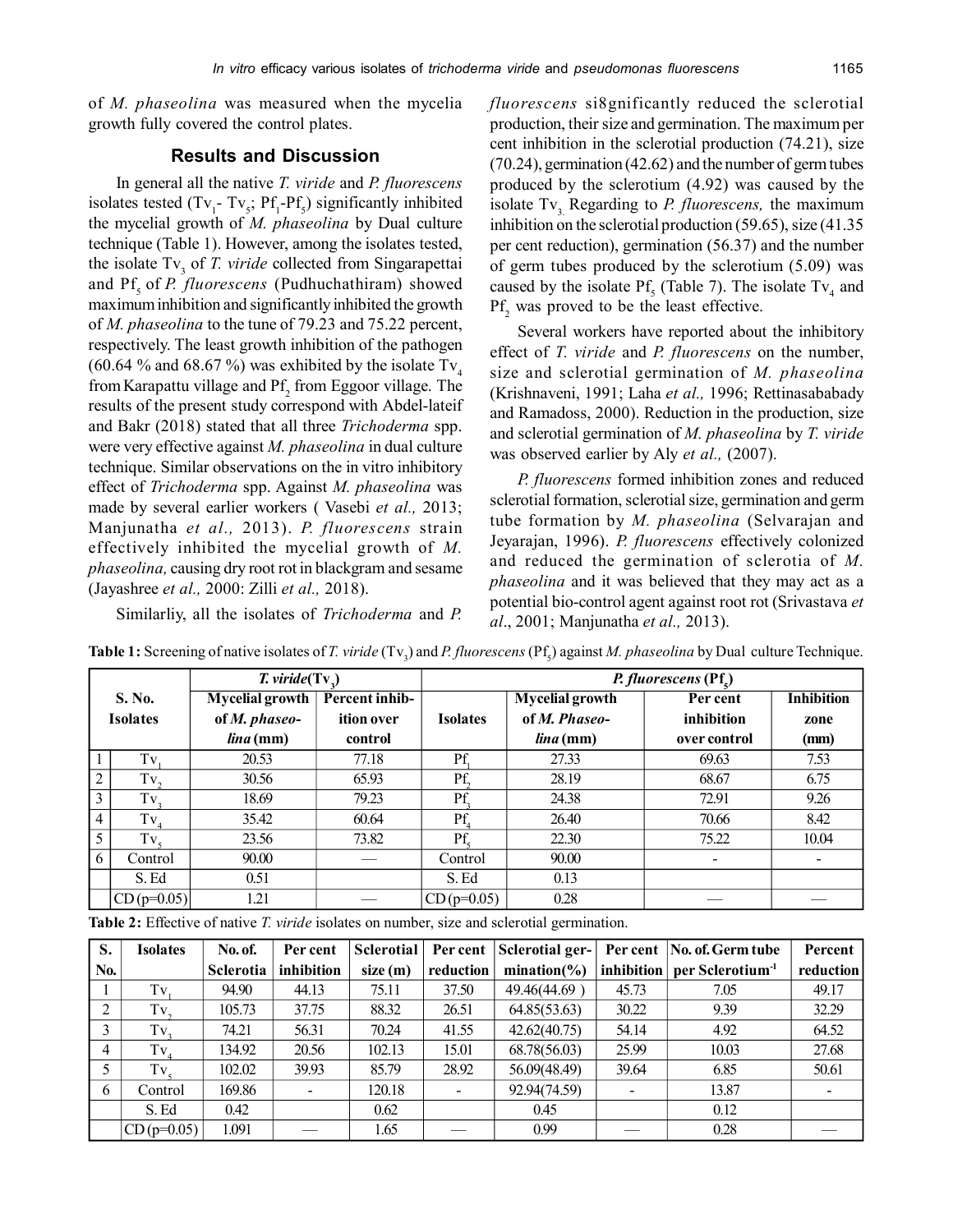**Table 3:** Effect of culture filtrate of *T. viride* and *P. fluorescens* the mycelial growth and mycelial dry weight of *M. phaseolina* by Poison food technique.

| S. No.               |         |                 |                          | <i>T.</i> viride $(Tv_2)$ |                          | <i>P. fluorescens</i> $( Pf_{s})$ |              |                 |              |  |
|----------------------|---------|-----------------|--------------------------|---------------------------|--------------------------|-----------------------------------|--------------|-----------------|--------------|--|
| <b>Concentration</b> |         | <b>Mycelial</b> | Percent                  | <b>Mycelial</b>           | Percent                  | <b>Mycelial</b>                   | Percent      | <b>Mycelial</b> | Percent      |  |
| of cultural          |         | growth          | inhibition               | dry weight                | inhibition               | growth                            | inhibition   | dry weight      | inhibition   |  |
| filtrates            |         | (mm)            | over control             | (mg)                      | over control             | (mm)                              | over control | (mg)            | over control |  |
|                      | 10      | 24.33           | 72.96                    | 200.86                    | 36.10                    | 29.57                             | 65.84        | 176.96          | 43.50        |  |
| 2                    | 20      | 19.46           | 78.37                    | 120.95                    | 61.52                    | 17.39                             | 75.23        | 154.92          | 50.54        |  |
| 3                    | 30      | 10.13           | 88.74                    | 49.93                     | 84.12                    | 12.64                             | 80.37        | 57.65           | 81.60        |  |
| $\vert$ 4            | 40      | NG              | 100.00                   | 1.68                      | 99.46                    | NG                                | 100.00       | 1.32            | 99.57        |  |
| 5                    | 50      | NG              | 100.00                   | 1.25                      | 99.60                    | NG                                | 100.00       | 1.05            | 99.67        |  |
| 6                    | Control | 90.00           | $\overline{\phantom{a}}$ | 314.34                    | $\overline{\phantom{a}}$ | 90.00                             |              | 313.25          |              |  |
|                      | S. Ed   | 0.54            |                          | 0.98                      |                          | 0.49                              |              | 0.52            |              |  |
| $CD (p=0.05)$        |         | 1.96            |                          | 2.13                      |                          | 1.11                              |              | 1.45            |              |  |

#### NG-Nil Growth

**Table 4:** Effective of native *P. fluorescens* isolates on number, size and sclerotial germination.

| S.    | <b>Isolates</b> | No. of.          | Percent                      | Sclerotial | Percent | <b>Sclerotial</b>                       | Percent | No. of. Germ tube            | Percent   |
|-------|-----------------|------------------|------------------------------|------------|---------|-----------------------------------------|---------|------------------------------|-----------|
| No.   |                 | <b>Sclerotia</b> | inhibition                   | size(m)    |         | reduction germination $\%$ ) inhibition |         | per sclerotium <sup>-1</sup> | reduction |
|       | Pf.             | 80.33            | 49.55                        | 77.46      | 28.91   | 51.03 (45.59)                           | 43.79   | 10.14                        | 37.62     |
| ↑     | Pf.             | 84.25            | 47.09                        | 79.74      | 26.85   | 54.86 (47.78)                           | 39.61   | 12.94                        | 20.32     |
| 3     | Pf.             | 72.91            | 52.33                        | 70.06      | 35.70   | 45.02(42.14)                            | 50.44   | 7.01                         | 56.83     |
| 4     | Pf.             | 81.25            | 48.97                        | 78.95      | 27.54   | 51.96(46.12)                            | 42.80   | 9.94                         | 38.79     |
|       | Pf.             | 64.78            | 59.65                        | 63.91      | 41.35   | 39.63 (39.01)                           | 56.37   | 5.09                         | 68.65     |
| 6     | Control         | 159.25           | $\qquad \qquad \blacksquare$ | 108.97     |         | 90.85 (72.39)                           |         | 16.24                        |           |
| S. Ed |                 |                  |                              | 0.12       |         | 0.11                                    |         | 0.13                         |           |
|       | $CD (p=0.05)$   | 0.150.45         |                              | 0.26       |         | 0.23                                    |         | 0.28                         |           |

While regarding to the culture filtrate, all the culture filtrate of *T. viride* and *P. fluorescens* isolates significantly inhibited the growth of *M. phaseolina.* Generally an increase in the concentration of the culture filtrate reduced the growth of the pathogen. Among the isolates tested the isolate  $Tv_3$  and  $Pf_5$  was found to be most inhibitory to the growth of *M. phaseolina* by recording the least mycelial growth with 24.33, 19.46, 10.13, 0.00, 0.00 mm and 29.57, 17.39, 12.64, 0.00 and 0.00 mm at 10, 20, 30, 40 and 50 percent concentration of the culture filtrate, respectively as against the maximum growth of 90 mm in the control in Poison food technique.

Similarly to the present observations*,* Suriachandraselvan *et al*., 2004 observed that *T. viride* and *T. harzianum* have the potential antagonists and inhibited the mycelial growth of *M. phaseolina* causing charcoal rot in sunflower. Culture filtrates of *T. viride* inhibited the growth of the *M. phaseolina* as well as sclerotial germination to a greater extent (Karthikeyan *et al.,* 2006). Similarly, 40 per cent conc. of culture filtrate of *T. harzianum* showed maximum inhibition of *M. phaseolina* (Rashmi Singh *et al.,* 2012). .The fungistatic activity of the fluorescent *Pseudomonas* based on the inhibition of mycelial growth of the pathogen was well

established by workers ( Josic *et al.*, 2012: Tewari and Arora, 2016 and Meena *et al.,* 2018). Ashwini *et al.,* (2014) reported that among the bio agents test, *Pseudomonas fluorescens* proved best antagonist against *M. phaseolina* (62.41%) by inhibition of mycelial growth. Das *et al.,* (2008) have found that the cell free culture filtrates of fluorescent *Pseudomonas* strains at 20 per cent conc. significantly reduced the formation and germination of microsclerotia of *M. phaseolina* as observed in the present study.

*Trichoderma* spp produces a large variety of volatile secondary metabolites such as ethylene, hydrogen cyanide, aldehydes and ketones which play an important role in controlling the plant pathogens (Athira, 2017). The mode of action of these *Trichoderma* includes mycoparasitism, production of antibiotics and secondary metabolites, competition for space and nutrients, and induction of defense responses including systemic resistance responses in the plant (Pastrana *et al*., 2016). Such fungistatics metabolites and some of the enzymes produced *T. viride* could be attributed as the reason for reduction in the number, size and sclerotial germination of *M. phaseolina*.

Production of antibiotics and lytic enzymes by *P.*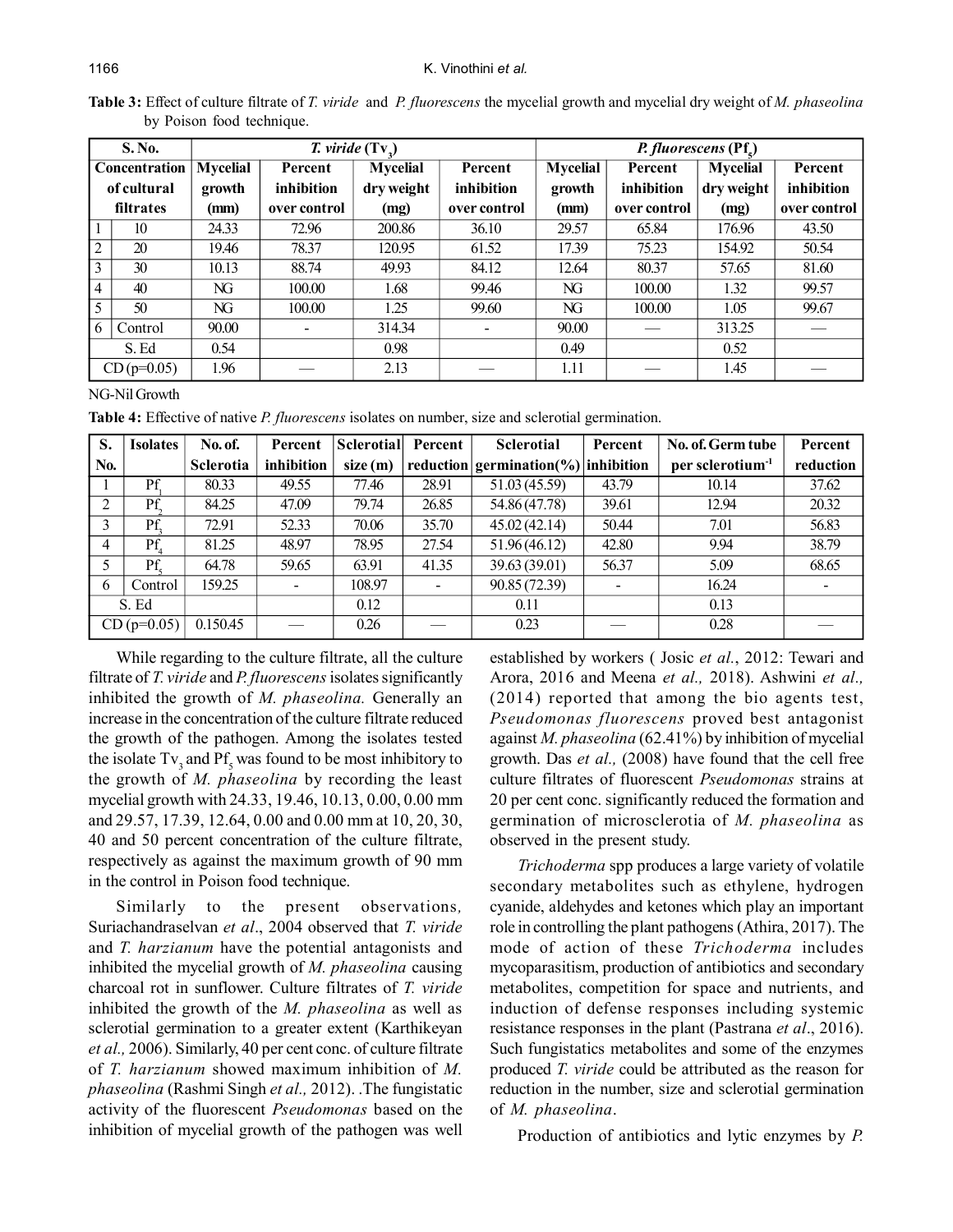*fluorescens* against fungal pathogens was also reported (Mishra and Arora, 2017) which might also be attributed as the reason for the reduction in the number, size and sclerotial germination of *M*. *phaseolina*. Hence the production of fungistatic metabolites and antibiotics by the native isolates of *P. fluorescens* could be attributed as the reason for reduction in the number, size and sclerotial germination of *M. phaseolina*.

## **References**

- Abdel-lateif, K.S. and R.A. Bakr (2018). Internal transcribed spacers (ITS) based identification of *Trichoderma* isolates and bio control activity against *Macrophomina phaseolina*, *Aspergillus niger*and *Meloidogyne incognita. African Journal of Microbiology Research,* **12(30):** 715-722.
- Ahmad, I. and K. Burney (1990). Macrophomina phaseolina infection and charcoal rot development in sunflower and field conditions. 3rd International Conference Plant Protection in tropics. March 20-23, Grantings, Islands Paeau, Malaysia.
- Akbar, F., N. Yousaf, M.A. Rabbani, Z.K. Shinwari and M.S. Masood (2012). Study of total seed proteins pattern of Sesame (Sesamum indicum) landraces via sodium dodecyl sulphate polyacryamide gel electrophoresis (SDS-PAGE). *Pak. J. Bot.,* **44(6):**.
- Aly, A., A. Mohamed, Abdel-Sattar, R. Moawad, A. Omar Kamel and Abd-Elsalam (2007). Differential antagonism of *Trichoderma* sp. against *Macrophomina phaseolina*. *J Plant Prot Res.,* **47(2):**.
- Arora, S., P. Sharma, S. Kumar, R. Nayan, P.K. Khanna and M.G.H. Zaidi (2012). Gold-nanoparticle induced enhancement in growth and seed yield of *Brassica juncea*. *Plant Growth Regul.,* **66:** 303–310.
- Ashwani Tapwal, Y.P. Sharma and T.N. Lakanpal (2014). Effect of organic amendments on the population of antagonists and survival of apple seedlings under glass house inoculated with *Dematophora necatrix. Indian J. Hort.,* **61:** 261-262.
- Athira, K. (2017). Efficacy of fungicide and bio-control agents against root rot of black Gram (*Vigna mungo* L.) caused by *Macrophomina phaseolina* (Tassi) Goid. *International Journal of Current Microbiology and Applied Sciences,* **6(10):** 2601-2607.
- Das, P., S. Mukherjee and R. Sen (2008). Antimicrobial potential of a lipopeptide bio surfactant derived from a *Pseudomonas* spp against soil borne diseases. *J. Appl. Microbiol.,* **104(6):** 1675-1684.
- Dennis, C. and J. Webster (1971). Antagonistic properties of species-groups of *Trichoderma*. Production of nonvolatile antibiotics. *Transactions of the British Mycological Society,* **57:** 25-39.

Dhingra, O.D. and J.B. Sinclair (1978). Biology and pathology

of *M*. *phaseolina*. Imprensa Universitaria, Universidade Federal Dvicosa-Minas Gerais-Brazil: 166.

- Elad, Y. and I. Chet (1983). Improved selective media for isolation of Trichoderma spp. and Fusarium spp. *Phytoparasitica,* **11:** 55-58.
- Gul, Z., S. Hassan and I. Ahmad (1989). Pathogenic variations in Macrophomina phaseolina and differential response of some important varieties to charcoal rot resistance. *Sarhad Journal of Agriculture,* **5:** 572-574.
- Jayashree, K., V. Shanmugam, T. Raghuchander, A. Ramanathan and R. Samiyappan (2000). Evaluation of *Pseudomonas fluorescens* (Pf-1) against blackgram and sesame root rot disease. *J. Biol. Control,* **14:** 55-61.
- Josic, D., R. Pivic, M. Miladinovic, M. Starovic, C.S. Pavlovi, S. Duric and M. Jarak (2012). Antifungal activity and genetic diversity of selected Pseudomonas spp. from maize rhizosphere in Vojvodina. *Genetika,* **44(2):** 377-388.
- Karthikeyan. V., A. Sankarlingam and S. Nakkeeran (2006). Management of groundnut root rot with bio control agents and organic amendments. *Arach Phytopath Pl Prot,* **39(3):** 215.
- King, E.L., M.K. Ward and D.E. Reney (1954). The simple media for the decomposition of pyocyanin and fluorescein. *J. Lab. Gin. Med.,* **44:** 301-307.
- Krishnaveni, V. (1991). Biological control of charcoal rot of soybean (*Glycine max* L. Merr.) caused by *Macrophomina phaseolima* (Tassi.) Goid M.*Sc.* (Ag) Thesis, Tamil Nadu Agricultural University, Coimbatore. India. 143p
- Laha, G.S., J.P. Verma and R.P. Singh (1996). Effectivenss of fluorescent *Pseudomonas* in the management of sclerotial wilt of cotton. *Indian Phytopath,* **49:** 3-8.
- Manjunatha, S.V., M.K. Naik, M.R.F. Khan and R.S. Goswami (2013). Evaluation of bio-control agents for management of dry root rot of chickpea caused by *Macrophomina phaseolina*. *Crop Protection,* **45:** 147–150.
- Mayek-Pérez, N., R. Garcia-Espinosa, C. López-Castañeda, J.A. Acosta-Gallegos and J. Simpson (2002). Water relations, histopathology, and growth of common bean (*Phaseolus vulgaris* L.) during pathogenesis of *Macrophomina phaseolina* under drought stress. *Physiol. Mol. Plant Pathol.,* **60:** 185-195.
- Meena (2018). Screening of sesame (*Sesamum indicum* L.) germplasm against major diseases. *Journal of Pharmacognosy and Phytochemistry,* 1466-1468.
- Mishra, J. and N.K. Arora (2017). Secondary metabolites of fluorescent *pseudomonads* in biocontrol of phytopathogens for sustainable agriculture. Applied Soil Ecology.
- Pastrana, A.M., M.S. Basallote-ureba, A. Aguado, K. Akdi and N. Capote (2016). Biological control of strawberry soilborne pathogens *Macrophomin phaseolina* and *Fusarium solani*, using *Trichoderma asperellum* and Bacillus spp. *Phytopathologia Mediterranea,* **55(1):** 109-120.
- Ramesh, R. and V.S. Korikanthimath (2006). Management of